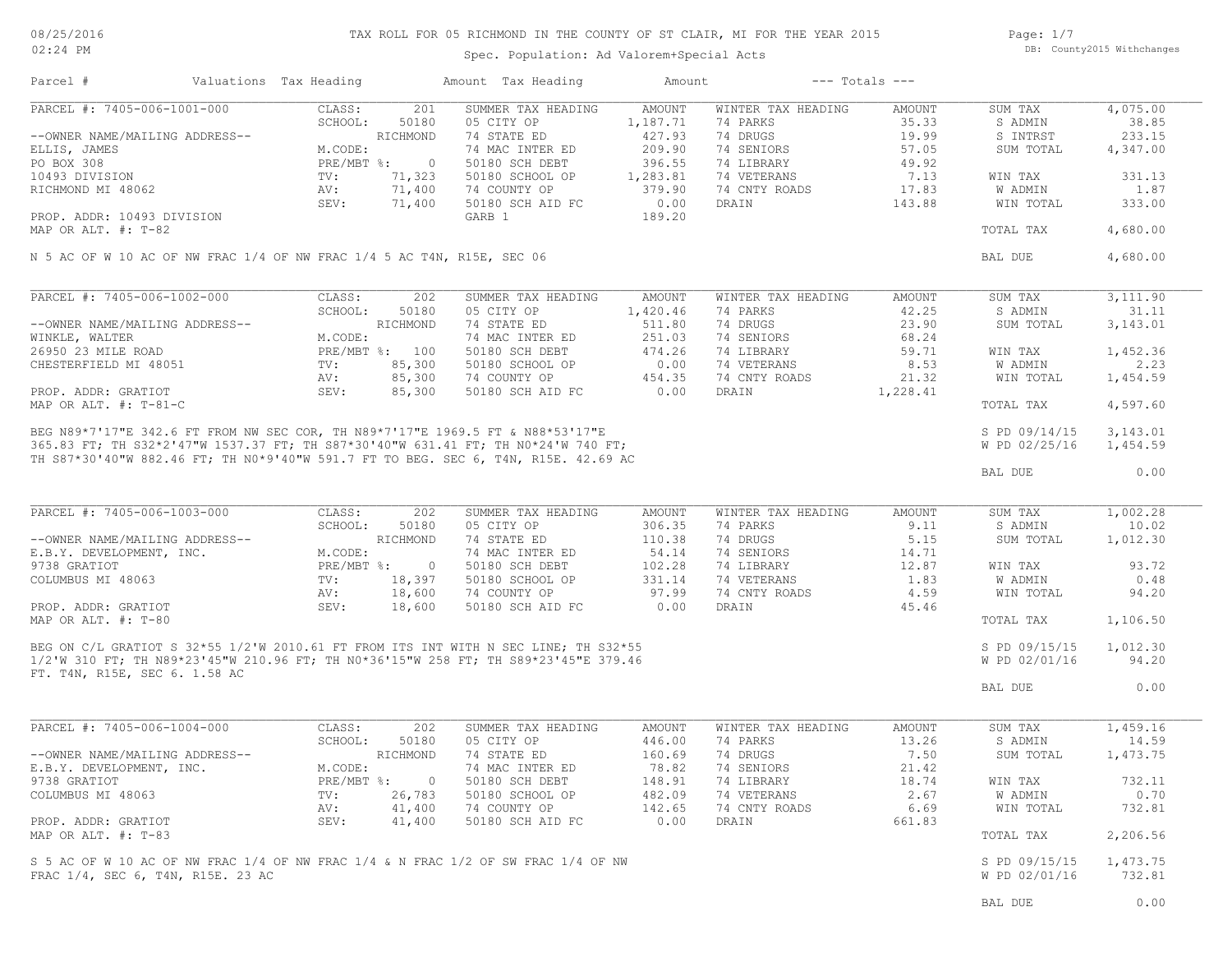#### 08/25/2016 02:24 PM

# TAX ROLL FOR 05 RICHMOND IN THE COUNTY OF ST CLAIR, MI FOR THE YEAR 2015

Spec. Population: Ad Valorem+Special Acts

Page: 2/7 DB: County2015 Withchanges

| Parcel #                                                         | Valuations Tax Heading |                         |              | Amount Tax Heading                                                               | Amount                  |                                | $---$ Totals $---$ |                                |                    |
|------------------------------------------------------------------|------------------------|-------------------------|--------------|----------------------------------------------------------------------------------|-------------------------|--------------------------------|--------------------|--------------------------------|--------------------|
| PARCEL #: 7405-006-1005-000                                      |                        | CLASS:<br>SCHOOL:       | 201<br>50180 | SUMMER TAX HEADING<br>05 CITY OP                                                 | <b>AMOUNT</b><br>910.89 | WINTER TAX HEADING<br>74 PARKS | AMOUNT<br>27.09    | SUM TAX<br>S ADMIN             | 2,980.15<br>29.80  |
| --OWNER NAME/MAILING ADDRESS--<br>SUBCARRIER COMMUNICATIONS, INC |                        | RICHMOND<br>M.CODE:     |              | 74 STATE ED<br>74 MAC INTER ED                                                   | 328.20<br>160.98        | 74 DRUGS<br>74 SENIORS         | 15.33<br>43.76     | SUM TOTAL                      | 3,009.95           |
| 139 WHITE OAK LANE                                               |                        | $PRE/MBT$ $\div$        | $\circ$      | 50180 SCH DEBT                                                                   | 304.13                  | 74 LIBRARY                     | 38.29              | WIN TAX                        | 478.56             |
| OLD BRIDGE NJ 08857                                              |                        | 54,700<br>TV:           |              | 50180 SCHOOL OP                                                                  | 984.60                  | 74 VETERANS                    | 5.47               | W ADMIN                        | 1.43               |
|                                                                  |                        | 54,700<br>AV:           |              | 74 COUNTY OP                                                                     | 291.35                  | 74 CNTY ROADS                  | 13.67              | WIN TOTAL                      | 479.99             |
| PROP. ADDR: 10435 DIVISION<br>MAP OR ALT. $\#$ : T-81-A          |                        | SEV:                    | 54,700       | 50180 SCH AID FC                                                                 | 0.00                    | DRAIN                          | 334.95             | TOTAL TAX                      | 3,489.94           |
|                                                                  |                        |                         |              |                                                                                  |                         |                                |                    |                                |                    |
|                                                                  |                        |                         |              |                                                                                  |                         |                                |                    | S PD 07/13/15<br>W PD 12/14/15 | 3,009.95<br>479.99 |
|                                                                  |                        |                         |              |                                                                                  |                         |                                |                    | BAL DUE                        | 0.00               |
|                                                                  |                        |                         |              |                                                                                  |                         |                                |                    |                                |                    |
| PARCEL #: 7405-006-1005-100                                      |                        | CLASS:                  | 703          | SUMMER TAX HEADING                                                               | AMOUNT                  | WINTER TAX HEADING             | AMOUNT             | SUM TAX                        | 0.00               |
| --OWNER NAME/MAILING ADDRESS--                                   |                        | SCHOOL:<br>RICHMOND     | 50180        | 05 CITY OP<br>74 STATE ED                                                        | 0.00<br>0.00            | 74 PARKS<br>74 DRUGS           | 0.00<br>0.00       | S ADMIN<br>SUM TOTAL           | 0.00<br>0.00       |
| CITY OF RICHMOND                                                 |                        | M.CODE:                 |              | 74 MAC INTER ED                                                                  | 0.00                    | 74 SENIORS                     | 0.00               |                                |                    |
| PO BOX 457                                                       |                        | PRE/MBT %:              | $\circ$      | 50180 SCH DEBT                                                                   | 0.00                    | 74 LIBRARY                     | 0.00               | WIN TAX                        | 0.00               |
| RICHMOND MI 48062                                                |                        | TV:                     | $\circ$      | 50180 SCHOOL OP                                                                  | 0.00                    | 74 VETERANS                    | 0.00               | W ADMIN                        | 0.00               |
|                                                                  |                        | AV:                     | $\circ$      | 74 COUNTY OP                                                                     | 0.00                    | 74 CNTY ROADS                  | 0.00               | WIN TOTAL                      | 0.00               |
| PROP. ADDR: 10525 DIVISION<br>MAP OR ALT. #: T-81-A              |                        | SEV:                    | $\bigcirc$   | 50180 SCH AID FC                                                                 | 0.00                    |                                |                    | TOTAL TAX                      | 0.00               |
|                                                                  |                        |                         |              |                                                                                  |                         |                                |                    |                                |                    |
| AC                                                               |                        |                         |              |                                                                                  |                         |                                |                    |                                |                    |
| PARCEL #: 7405-031-4001-000                                      |                        | CLASS:<br>SCHOOL:       | 302<br>50180 | SUMMER TAX HEADING<br>05 CITY OP                                                 | AMOUNT<br>917.72        | WINTER TAX HEADING<br>74 PARKS | AMOUNT<br>27.30    | SUM TAX<br>S ADMIN             | 2,010.51<br>20.10  |
| --OWNER NAME/MAILING ADDRESS--                                   |                        | RICHMOND                |              | 74 STATE ED                                                                      | 330.66                  | 74 DRUGS                       | 15.44              | SUM TOTAL                      | 2,030.61           |
| WINKLE, WALTER                                                   |                        | M.CODE:                 |              | 74 MAC INTER ED                                                                  | 162.18                  | 74 SENIORS                     | 44.08              |                                |                    |
| 26950 23 MILE ROAD                                               |                        | PRE/MBT %: 100          |              | 50180 SCH DEBT                                                                   | 306.41                  | 74 LIBRARY                     | 38.57              | WIN TAX                        | 2,146.27           |
| CHESTERFIELD MI 48051                                            |                        | 55,110<br>TV:           |              | 50180 SCHOOL OP                                                                  | 0.00                    | 74 VETERANS                    | 5.51               | W ADMIN                        | 1.44               |
| PROP. ADDR: DIVISION                                             |                        | 152,600<br>AV:<br>SEV:  |              | 74 COUNTY OP                                                                     | 293.54<br>0.00          | 74 CNTY ROADS<br>DRAIN         | 13.77              | WIN TOTAL                      | 2,147.71           |
| MAP OR ALT. #:                                                   |                        | 152,600                 |              | 50180 SCH AID FC                                                                 |                         |                                | 2,001.60           | TOTAL TAX                      | 4,178.32           |
|                                                                  |                        |                         |              | THAT PART OF W 1/2 OF SW 1/4 LYING S OF A LINE BEG N0*0'20"E 1602 FT FROM SW SEC |                         |                                |                    | S PD 09/14/15                  | 2,030.61           |
|                                                                  |                        |                         |              | COR; TH N88*47'E 2299.37 FT EXC E 792 FT OF S 825 FT OF SW 1/4 FRAC, SEC 31 T5N, |                         |                                |                    | W PD 02/25/16                  | 2,147.71           |
| R15E, 69.56 AC.                                                  |                        |                         |              |                                                                                  |                         |                                |                    | BAL DUE                        | 0.00               |
|                                                                  |                        |                         |              |                                                                                  |                         |                                |                    |                                |                    |
| PARCEL #: 7405-998-0010-435                                      |                        | CLASS:                  | 002          | SUMMER TAX HEADING                                                               | <b>AMOUNT</b>           | WINTER TAX HEADING             | AMOUNT             | SUM TAX                        | 0.00               |
|                                                                  |                        | SCHOOL: 50180           |              | 05 CITY OP                                                                       | 0.00                    | 74 PARKS                       | 0.00               | S ADMIN                        | 0.00               |
| --OWNER NAME/MAILING ADDRESS--                                   |                        | RICHMOND                |              | 74 STATE ED                                                                      | 0.00                    | 74 DRUGS                       | 0.00               | SUM TOTAL                      | 0.00               |
| SUBCARRIER COMMUNICATIONS, INC<br>139 WHITE OAK LANE             |                        | M.CODE:<br>$PRE/MBT$ %: | $\circ$      | 74 MAC INTER ED<br>50180 SCH DEBT                                                | 0.00<br>0.00            | 74 SENIORS<br>74 LIBRARY       | 0.00<br>0.00       | WIN TAX                        | 0.00               |
| OLD BRIDGE NJ 08857                                              |                        | TV:                     | $\circ$      | 50180 SCHOOL OP                                                                  | 0.00                    | 74 VETERANS                    | 0.00               | W ADMIN                        | 0.00               |
|                                                                  |                        | AV:                     | $\circ$      | 74 COUNTY OP                                                                     | 0.00                    | 74 CNTY ROADS                  | 0.00               | WIN TOTAL                      | 0.00               |
| PROP. ADDR: 10435 DIVISION                                       |                        | SEV:                    | $\circ$      | 50180 SCH AID FC                                                                 | 0.00                    |                                |                    |                                |                    |
| MAP OR ALT. #:                                                   |                        |                         |              |                                                                                  |                         |                                |                    | TOTAL TAX                      | 0.00               |
| BUILDING ON LEASED LAND                                          |                        |                         |              |                                                                                  |                         |                                |                    | BAL DUE                        | 0.00               |
|                                                                  |                        |                         |              |                                                                                  |                         |                                |                    |                                |                    |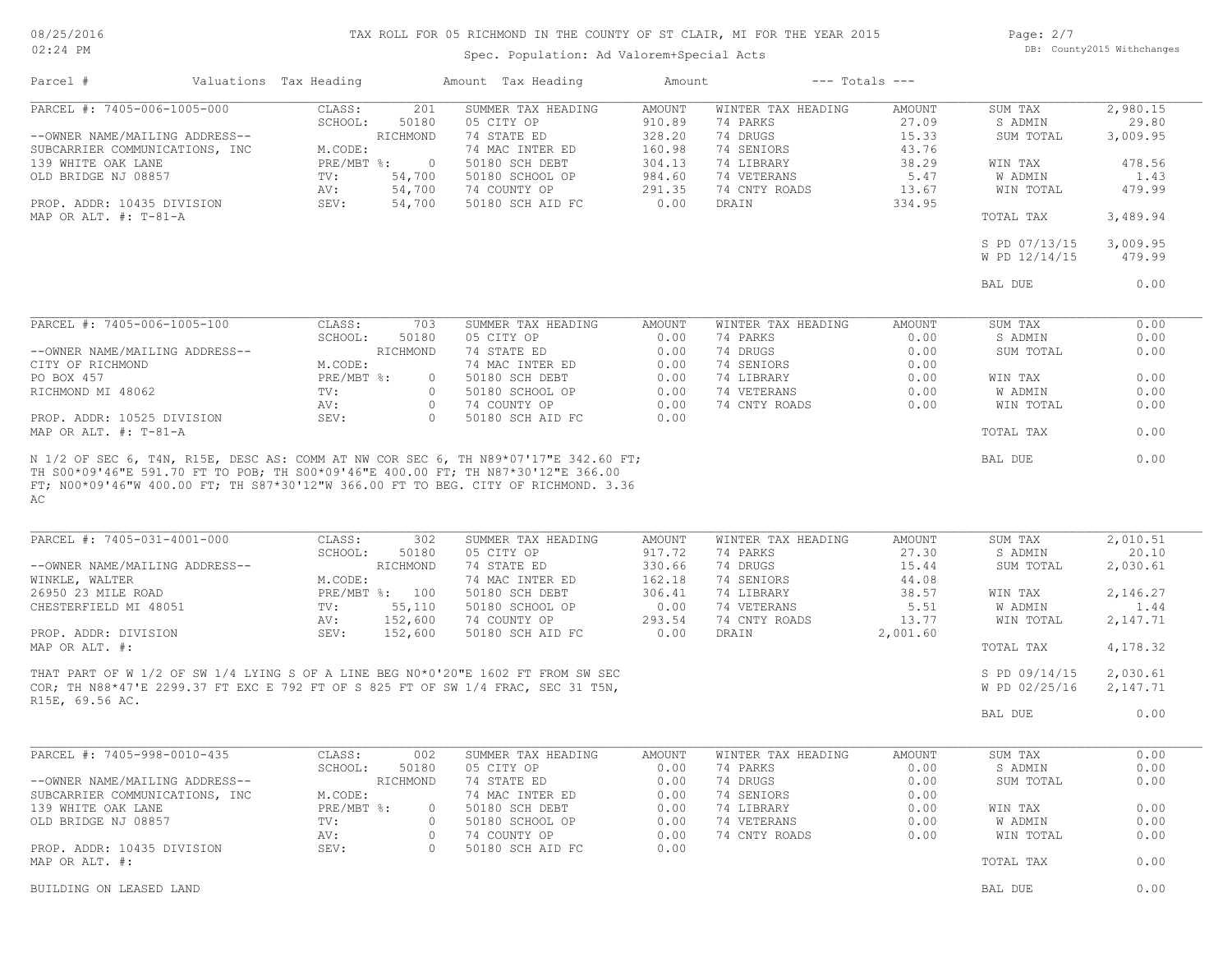#### 08/25/2016 02:24 PM

# TAX ROLL FOR 05 RICHMOND IN THE COUNTY OF ST CLAIR, MI FOR THE YEAR 2015

Spec. Population: Ad Valorem+Special Acts

Page: 3/7 DB: County2015 Withchanges

| Parcel #                        | Valuations Tax Heading |                | Amount Tax Heading | Amount |                    | $---$ Totals $---$ |               |          |
|---------------------------------|------------------------|----------------|--------------------|--------|--------------------|--------------------|---------------|----------|
| PARCEL #: 7405-999-0001-000     | CLASS:                 | 551            | SUMMER TAX HEADING | AMOUNT | WINTER TAX HEADING | AMOUNT             | SUM TAX       | 1,688.94 |
|                                 | SCHOOL:                | 50180          | 05 CITY OP         | 516.23 | 74 PARKS           | 15.35              | S ADMIN       | 16.88    |
| --OWNER NAME/MAILING ADDRESS--  |                        | RICHMOND       | 74 STATE ED        | 186.00 | 74 DRUGS           | 8.68               | SUM TOTAL     | 1,705.82 |
| DTE ELECTRIC COMPANY            | M.CODE:                |                | 74 MAC INTER ED    | 91.23  | 74 SENIORS         | 24.80              |               |          |
| DTE ENERGY COMPANY              |                        | PRE/MBT %: 0   | 50180 SCH DEBT     | 172.36 | 74 LIBRARY         | 21.70              | WIN TAX       | 81.38    |
| PO BOX 33017                    | TV:                    | 31,000         | 50180 SCHOOL OP    | 558.00 | 74 VETERANS        | 3.10               | W ADMIN       | 0.81     |
| DETROIT MI 48232                | AV:                    | 31,000         | 74 COUNTY OP       | 165.12 | 74 CNTY ROADS      | 7.75               | WIN TOTAL     | 82.19    |
|                                 | SEV:                   | 31,000         | 50180 SCH AID FC   | 0.00   |                    |                    |               |          |
| PROP. ADDR: VARIOUS LOCATIONS   |                        |                |                    |        |                    |                    | TOTAL TAX     | 1,788.01 |
| MAP OR ALT. #:                  |                        |                |                    |        |                    |                    |               |          |
|                                 |                        |                |                    |        |                    |                    | S PD 08/24/15 | 1,705.82 |
| PERSONAL PROPERTY               |                        |                |                    |        |                    |                    | W PD 01/14/16 | 82.19    |
|                                 |                        |                |                    |        |                    |                    | BAL DUE       | 0.00     |
| PARCEL #: 7405-999-1043-500     | CLASS:                 | 251            | SUMMER TAX HEADING | AMOUNT | WINTER TAX HEADING | AMOUNT             | SUM TAX       | 0.00     |
|                                 | SCHOOL:                | 50180          | 05 CITY OP         | 0.00   | 74 PARKS           | 0.00               | S ADMIN       | 0.00     |
| --OWNER NAME/MAILING ADDRESS--  |                        | RICHMOND       | 74 STATE ED        | 0.00   | 74 DRUGS           | 0.00               | SUM TOTAL     | 0.00     |
| AMERICAN MESSAGING SERVICES LLC | M.CODE:                |                | 74 MAC INTER ED    | 0.00   | 74 SENIORS         | 0.00               |               |          |
| PO BOX 478                      | $PRE/MBT$ $\div$       | 100            | 50180 SCH DEBT     | 0.00   | 74 LIBRARY         | 0.00               | WIN TAX       | 0.00     |
| COLLEYVILLE TX 76034            | TV:                    | $\overline{0}$ | 50180 SCHOOL OP    | 0.00   | 74 VETERANS        | 0.00               | W ADMIN       | 0.00     |
|                                 | AV:                    | $\circ$        | 74 COUNTY OP       | 0.00   | 74 CNTY ROADS      | 0.00               | WIN TOTAL     | 0.00     |
| PROP. ADDR: 10435 DIVISION      | SEV:                   | $\circ$        | 50180 SCH AID FC   | 0.00   |                    |                    |               |          |
| MAP OR ALT. #:                  |                        |                |                    |        |                    |                    | TOTAL TAX     | 0.00     |
| PERSONAL PROPERTY               |                        |                |                    |        |                    |                    | BAL DUE       | 0.00     |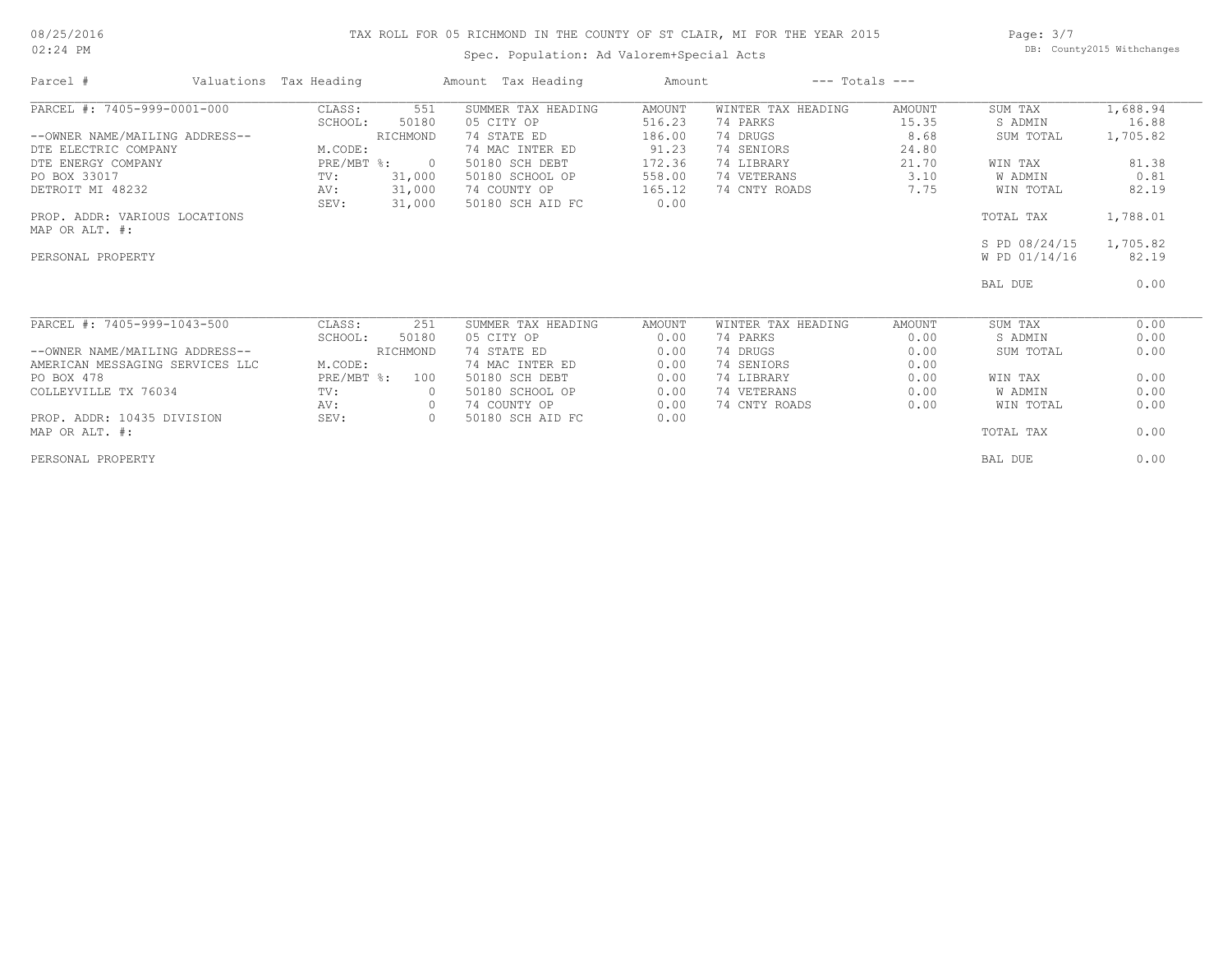# Spec. Population: Ad Valorem+Special Acts

Page: 4/7 DB: County2015 Withchanges

| TOTAL ALL DISTRICTS | <b>REAL</b> | (BAL DUE) | PERSONAL | (BAL DUE) | <b>EXEMPT</b>       | (BAL DUE) |
|---------------------|-------------|-----------|----------|-----------|---------------------|-----------|
| PARCEL COUNT        | 6           |           | 3        |           |                     |           |
| TAXABLE VALUE       | 311,613     |           | 31,000   |           | $\mathbb O$         |           |
| ASSESSED VALUE      | 424,000     |           | 31,000   |           | $\Omega$            |           |
| SEV VALUE           | 424,000     |           | 31,000   |           | $\Omega$            |           |
| PRE/MBT TAXABLE     | 140,410     |           | $\Omega$ |           | $\mathsf{O}\xspace$ |           |
| N PRE/MBT TAXABLE   | 171,203     |           | 31,000   |           | $\mathbf{0}$        |           |
| S 05 CITY OP        | 5,189.13    | 1,187.71  | 516.23   | 0.00      | 0.00                | 0.00      |
| S 74 STATE ED       | 1,869.66    | 427.93    | 186.00   | 0.00      | 0.00                | 0.00      |
| S 74 MAC INTER ED   | 917.05      | 209.90    | 91.23    | 0.00      | 0.00                | 0.00      |
| S 50180 SCH DEBT    | 1,732.54    | 396.55    | 172.36   | 0.00      | 0.00                | 0.00      |
| S 50180 SCHOOL OP   | 3,081.64    | 1,283.81  | 558.00   | 0.00      | 0.00                | 0.00      |
| S 74 COUNTY OP      | 1,659.78    | 379.90    | 165.12   | 0.00      | 0.00                | 0.00      |
| S 50180 SCH AID F   | 0.00        | 0.00      | 0.00     | 0.00      | 0.00                | 0.00      |
| W 74 PARKS          | 154.34      | 35.33     | 15.35    | 0.00      | 0.00                | 0.00      |
| W 74 DRUGS          | 87.31       | 19.99     | 8.68     | 0.00      | 0.00                | 0.00      |
| W 74 SENIORS        | 249.26      | 57.05     | 24.80    | 0.00      | 0.00                | 0.00      |
| W 74 LIBRARY        | 218.10      | 49.92     | 21.70    | 0.00      | 0.00                | 0.00      |
| W 74 VETERANS       | 31.14       | 7.13      | 3.10     | 0.00      | 0.00                | 0.00      |
| W 74 CNTY ROADS     | 77.87       | 17.83     | 7.75     | 0.00      | 0.00                | 0.00      |
| * SP. ASSESSMENTS   | 4,605.33    | 333.08    | 0.00     | 0.00      | 0.00                | 0.00      |
| S ADMIN FEE         | 144.47      | 38.85     | 16.88    | 0.00      | 0.00                | 0.00      |
| <b>W ADMIN FEE</b>  | 8.15        | 1.87      | 0.81     | 0.00      | 0.00                | 0.00      |
| INTEREST            | 233.15      | 233.15    | 0.00     | 0.00      | 0.00                | 0.00      |
| S TOTALS            | 15,016.62   | 4,347.00  | 1,705.82 | 0.00      | 0.00                | 0.00      |
| W TOTALS            | 5,242.30    | 333.00    | 82.19    | 0.00      | 0.00                | 0.00      |
| <b>GRAND TOTALS</b> | 20,258.92   | 4,680.00  | 1,788.01 | 0.00      | 0.00                | 0.00      |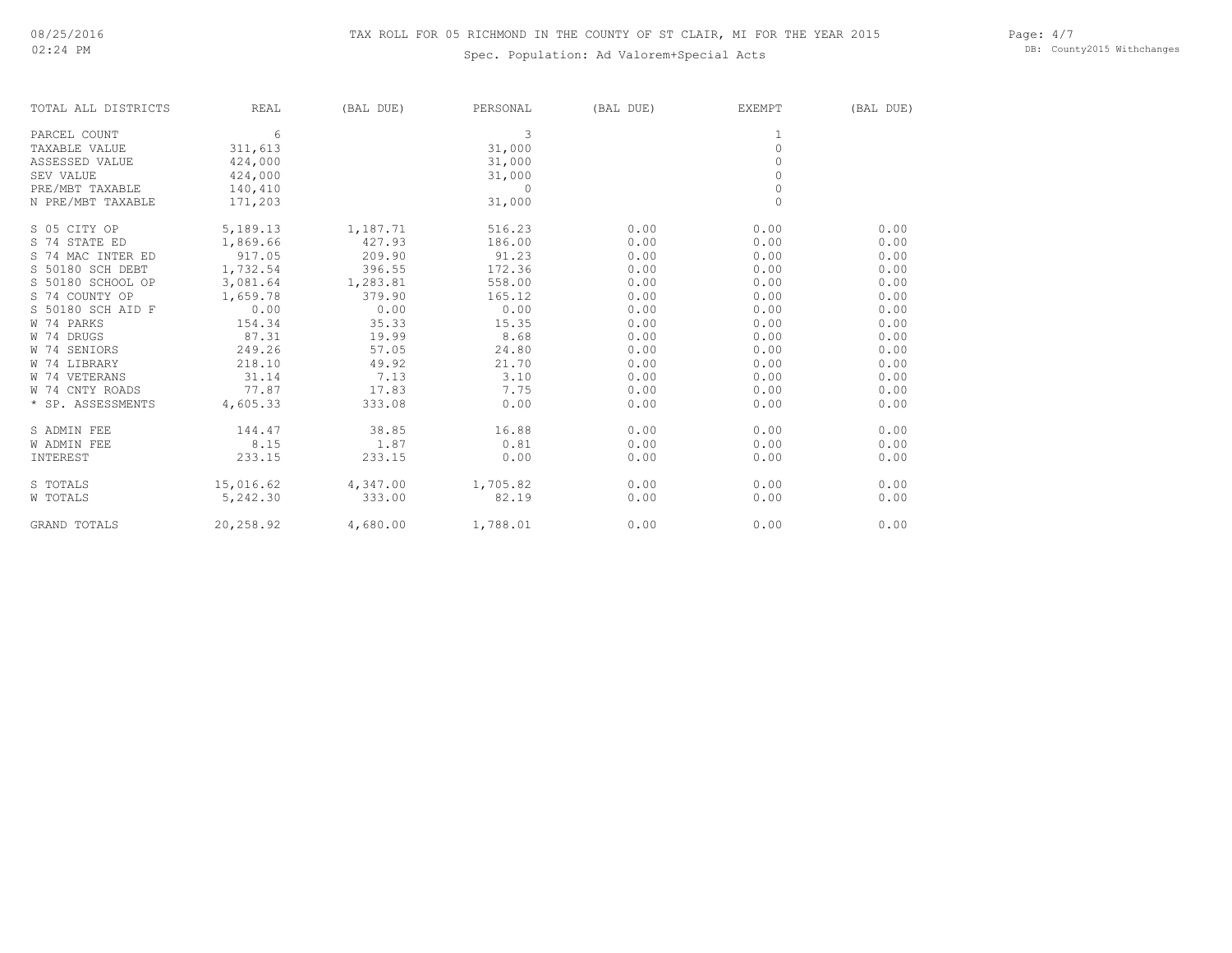# Spec. Population: Ad Valorem+Special Acts

Page: 5/7 DB: County2015 Withchanges

| TOTAL ALL DISTRICTS | LEASED LAND | (BAL DUE) | TOTAL     | (BAL DUE) |
|---------------------|-------------|-----------|-----------|-----------|
| PARCEL COUNT        | $\Omega$    |           | 10        |           |
| TAXABLE VALUE       | 0           |           | 342,613   |           |
| ASSESSED VALUE      | 0           |           | 455,000   |           |
| SEV VALUE           | 0           |           | 455,000   |           |
| PRE/MBT TAXABLE     | $\circ$     |           | 140,410   |           |
| NON PRE/MBT TAXABLE | $\Omega$    |           | 202,203   |           |
| S 05 CITY OP        | 0.00        | 0.00      | 5,705.36  | 1,187.71  |
| S 74 STATE ED       | 0.00        | 0.00      | 2,055.66  | 427.93    |
| S 74 MAC INTER ED   | 0.00        | 0.00      | 1,008.28  | 209.90    |
| S 50180 SCH DEBT    | 0.00        | 0.00      | 1,904.90  | 396.55    |
| S 50180 SCHOOL OP   | 0.00        | 0.00      | 3,639.64  | 1,283.81  |
| S 74 COUNTY OP      | 0.00        | 0.00      | 1,824.90  | 379.90    |
| S 50180 SCH AID FC  | 0.00        | 0.00      | 0.00      | 0.00      |
| W 74 PARKS          | 0.00        | 0.00      | 169.69    | 35.33     |
| W 74 DRUGS          | 0.00        | 0.00      | 95.99     | 19.99     |
| W 74 SENIORS        | 0.00        | 0.00      | 274.06    | 57.05     |
| W 74 LIBRARY        | 0.00        | 0.00      | 239.80    | 49.92     |
| W 74 VETERANS       | 0.00        | 0.00      | 34.24     | 7.13      |
| W 74 CNTY ROADS     | 0.00        | 0.00      | 85.62     | 17.83     |
| * SP. ASSESSMENTS   | 0.00        | 0.00      | 4,605.33  | 333.08    |
| S ADMIN FEE         | 0.00        | 0.00      | 161.35    | 38.85     |
| W ADMIN FEE         | 0.00        | 0.00      | 8.96      | 1.87      |
| INTEREST            | 0.00        | 0.00      | 233.15    | 233.15    |
| S TOTALS            | 0.00        | 0.00      | 16,722.44 | 4,347.00  |
| W TOTALS            | 0.00        | 0.00      | 5,324.49  | 333.00    |
| GRAND TOTALS        | 0.00        | 0.00      | 22,046.93 | 4,680.00  |
|                     |             |           |           |           |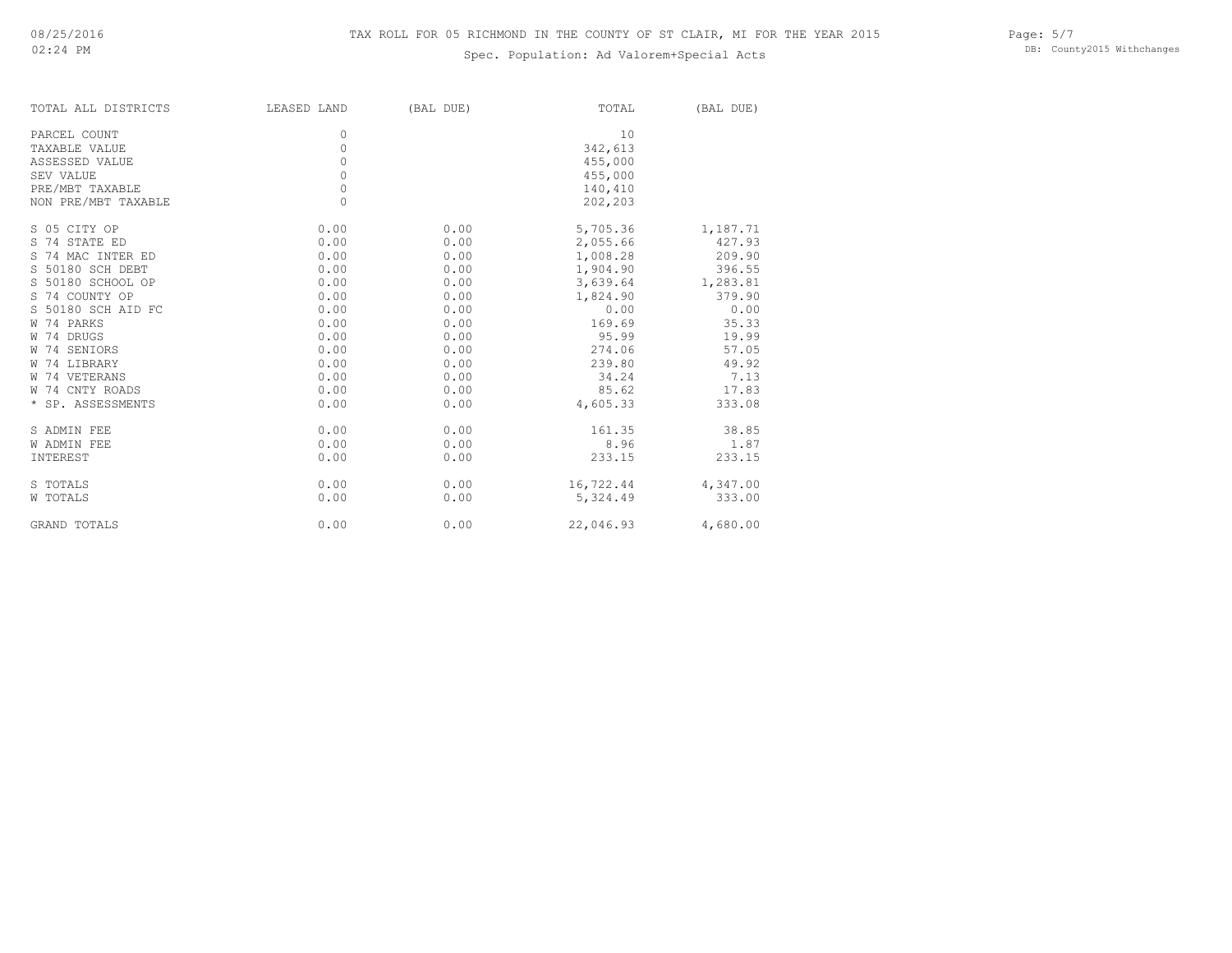# 02:24 PM

Spec. Population: Ad Valorem+Special Acts

Page: 6/7 DB: County2015 Withchanges

| SCHOOL DISTRICT 50180    | UNIT 05<br>REAL | PERSONAL | <b>EXEMPT</b> | LEASED LAND | TOTAL     |
|--------------------------|-----------------|----------|---------------|-------------|-----------|
| PARCEL COUNT             | 6               | 3        |               | 0           | 10        |
| TAXABLE VALUE            | 311,613         | 31,000   | 0             | 0           | 342,613   |
| ASSESSED VALUE           | 424,000         | 31,000   | $\Omega$      | 0           | 455,000   |
| SEV VALUE                | 424,000         | 31,000   |               | 0           | 455,000   |
| PRE/MBT TAXABLE          | 140,410         | $\Omega$ | 0             | 0           | 140,410   |
| NON PRE/MBT TAXABLE      | 171,203         | 31,000   | $\Omega$      | $\Omega$    | 202,203   |
| (S) 05 CITY OP           | 5,189.13        | 516.23   | 0.00          | 0.00        | 5,705.36  |
| 74 STATE ED<br>(S)       | 1,869.66        | 186.00   | 0.00          | 0.00        | 2,055.66  |
| 74 MAC INTER ED<br>(S)   | 917.05          | 91.23    | 0.00          | 0.00        | 1,008.28  |
| 50180 SCH DEBT<br>(S)    | 1,732.54        | 172.36   | 0.00          | 0.00        | 1,904.90  |
| 50180 SCHOOL OP<br>(S)   | 3,081.64        | 558.00   | 0.00          | 0.00        | 3,639.64  |
| 74 COUNTY OP<br>(S)      | 1,659.78        | 165.12   | 0.00          | 0.00        | 1,824.90  |
| 50180 SCH AID FC<br>(S)  | 0.00            | 0.00     | 0.00          | 0.00        | 0.00      |
| 74 PARKS<br>(W)          | 154.34          | 15.35    | 0.00          | 0.00        | 169.69    |
| 74 DRUGS<br>(W)          | 87.31           | 8.68     | 0.00          | 0.00        | 95.99     |
| 74 SENIORS<br>(W)        | 249.26          | 24.80    | 0.00          | 0.00        | 274.06    |
| 74 LIBRARY<br>(W)        | 218.10          | 21.70    | 0.00          | 0.00        | 239.80    |
| 74 VETERANS<br>(W)       | 31.14           | 3.10     | 0.00          | 0.00        | 34.24     |
| 74 CNTY ROADS<br>(W)     | 77.87           | 7.75     | 0.00          | 0.00        | 85.62     |
| SP. ASSESSMENTS<br>$(*)$ | 4,605.33        | 0.00     | 0.00          | 0.00        | 4,605.33  |
| (S) ADMIN FEE            | 144.47          | 16.88    | 0.00          | 0.00        | 161.35    |
| (W) ADMIN FEE            | 8.15            | 0.81     | 0.00          | 0.00        | 8.96      |
| INTEREST                 | 233.15          | 0.00     | 0.00          | 0.00        | 233.15    |
| (S) TOTALS               | 15,016.62       | 1,705.82 | 0.00          | 0.00        | 16,722.44 |
| (W) TOTALS               | 5,242.30        | 82.19    | 0.00          | 0.00        | 5,324.49  |
| <b>GRAND TOTALS</b>      | 20,258.92       | 1,788.01 | 0.00          | 0.00        | 22,046.93 |